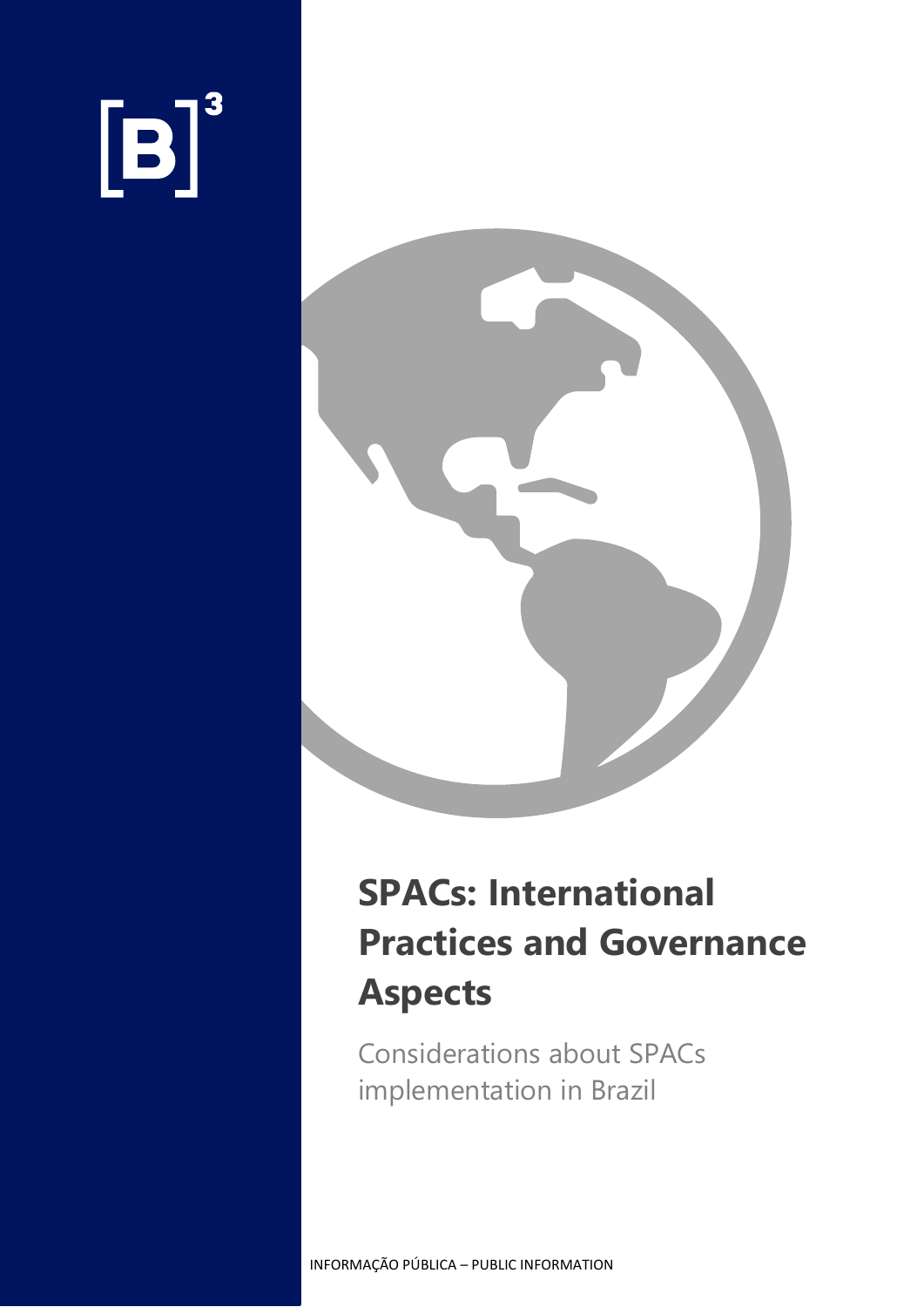#### **Presentation**

In line with the purpose of connecting, enhancing, and enabling the development of the capital markets in Brazil, and following preliminary studies on Special Purpose Acquisition Companies (SPACs), B3 S.A. – Brasil, Bolsa, Balcão (B3, the Brazilian stock exchange), shares this Report with the market, especially aimed to:



- Provide information regarding international regulations;
- $\boldsymbol{\mathcal{N}}$ Foster a debate with the local market participants to enable the structuring of SPACs in Brazil in an efficient way;
- $\boldsymbol{\mathcal{N}}$ Prevent any unjustified increase in compliance costs;
- $\boldsymbol{\mathcal{N}}$ Ensure investor protection; and
- $\boldsymbol{\mathcal{N}}$ Ensure the integrity of the Brazilian securities market.

SPACs are innovative investment vehicles that have the potential to capture significant value and become a new avenue of access to capital markets for investee companies. However, international practice and regulation show that some intrinsic risks to its structure demands minimum rights for investors.

This Report is divided into five sections: **1.** Presentation; **2.** Introduction; **3.** Aspects which, based on studies carried out to date, have proven to be key elements for the proper functioning of SPACs; **4.** Additional characteristics to be assessed by the market which may contribute to the proper implementation of the structure; and **5.** Conclusion.

It should be noted that the discussion regarding a potential target investors' limitation in SPACs is not covered in this Report, given that this aspect was part of the Public Hearing Notice SDM nº 02/21 of March 10, 2021<sup>1</sup>, which was conducted by the Brazilian Securities and Exchange Commission (CVM).

<sup>&</sup>lt;sup>1</sup> Within the scope of CVM Instruction nº 551/2014, which included article 32-A in CVM Instruction nº 400/2003, it was understood the importance to restrict the target audience for IPOs conducted by pre-operating companies to qualified investors for a period of 18 months, taking into consideration that it is necessary to wait a certain time until those companies establish a solid track record and projections to enable a wellfounded investment decision by retail investors. The CVM Public Hearing Notice SDM nº 02/21 pointed that there might be a potential regulatory asymmetry between SPACs and private equity funds (FIPs), questioning the desirability of limiting the target audience for IPOs conducted by SPACs to qualified investors, only extending to retail investors after 18 months. [B3's suggestion](http://conteudo.cvm.gov.br/audiencias_publicas/ap_sdm/2021/sdm0221.html) on the subject was that securities issued by a SPAC should remain closed to retail trading until it becomes an operating company – i.e., until it acquires the target company.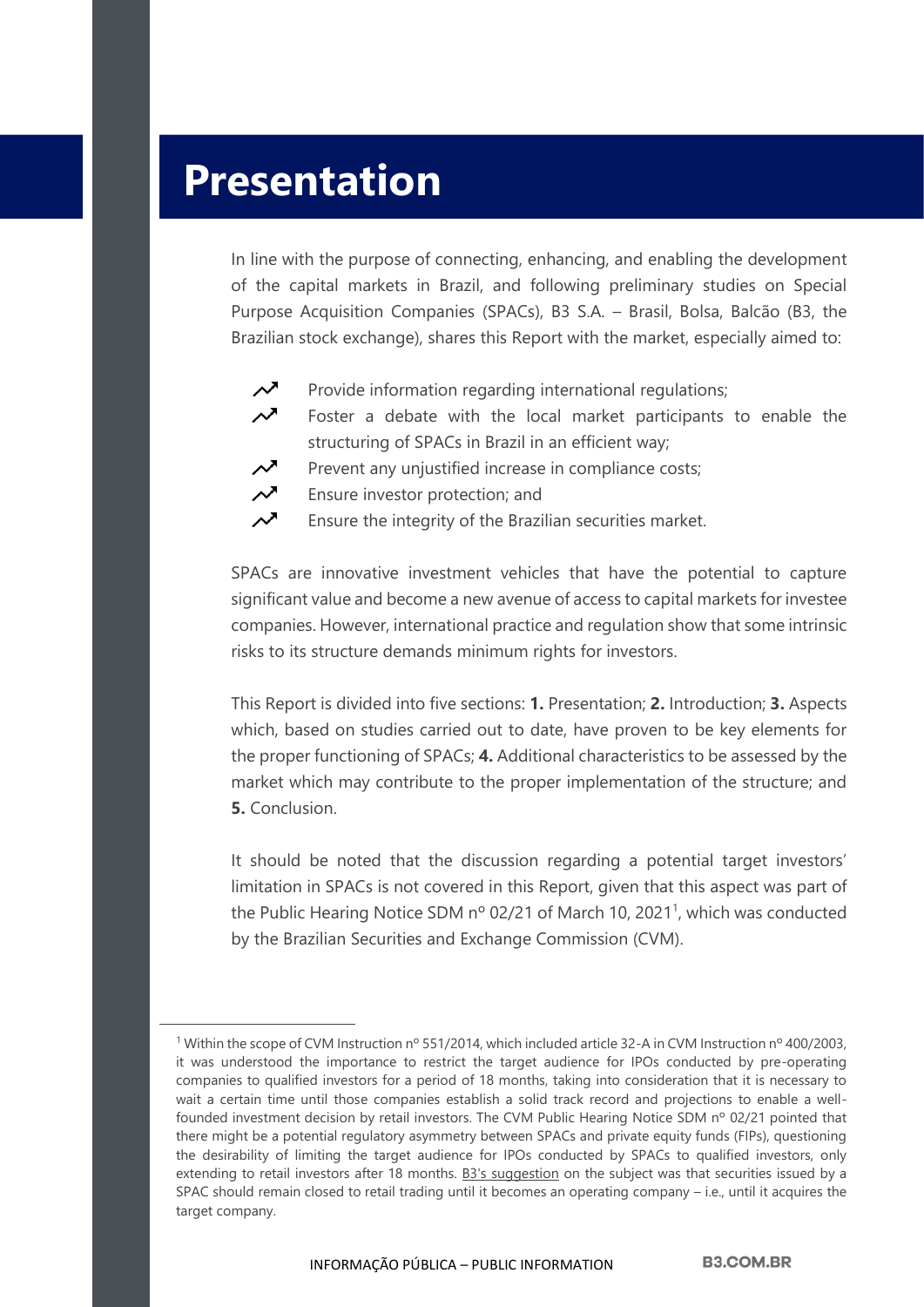### **Introduction**



SPACs are publicly held shell companies whose sole purpose is to acquire participation in one or more operating companies. The strategy consists of raising funds in the market through an initial public offering (IPO) and reserving them in a separate bank account (such as escrow or trust), while the **sponsor** seeks out a company with growth potential intending to go public within a pre-established period (generally 18 to 24 months from the IPO closing).

This funding structure first emerged in the United States of America (USA) in the 1990s and more recently has drawn the attention of several market participants worldwide. Data shows that in February 2021, SPAC IPOs in the USA had surpassed the whole year of 2020 – which until then held the record for the highest numbers. Although the market cooled down after the 1Q21, by December 2021 613 SPACs had been launched in the country, reaching a total funding of USD 162.5 billion $^2$ .

Given the growing interest in Brazil, preliminary studies on the structuring of SPACs in various jurisdictions were conducted, in order to prepare a Report with guidelines for others aiming to list in B3. Some of the findings are summarised below.

\_\_\_\_\_\_\_\_\_\_\_\_\_\_\_\_\_\_\_\_\_\_\_\_\_\_\_

<sup>&</sup>lt;sup>2</sup>Data available at [https://www.spacresearch.com.](https://www.spacresearch.com/) Accessed on February 23, 2022.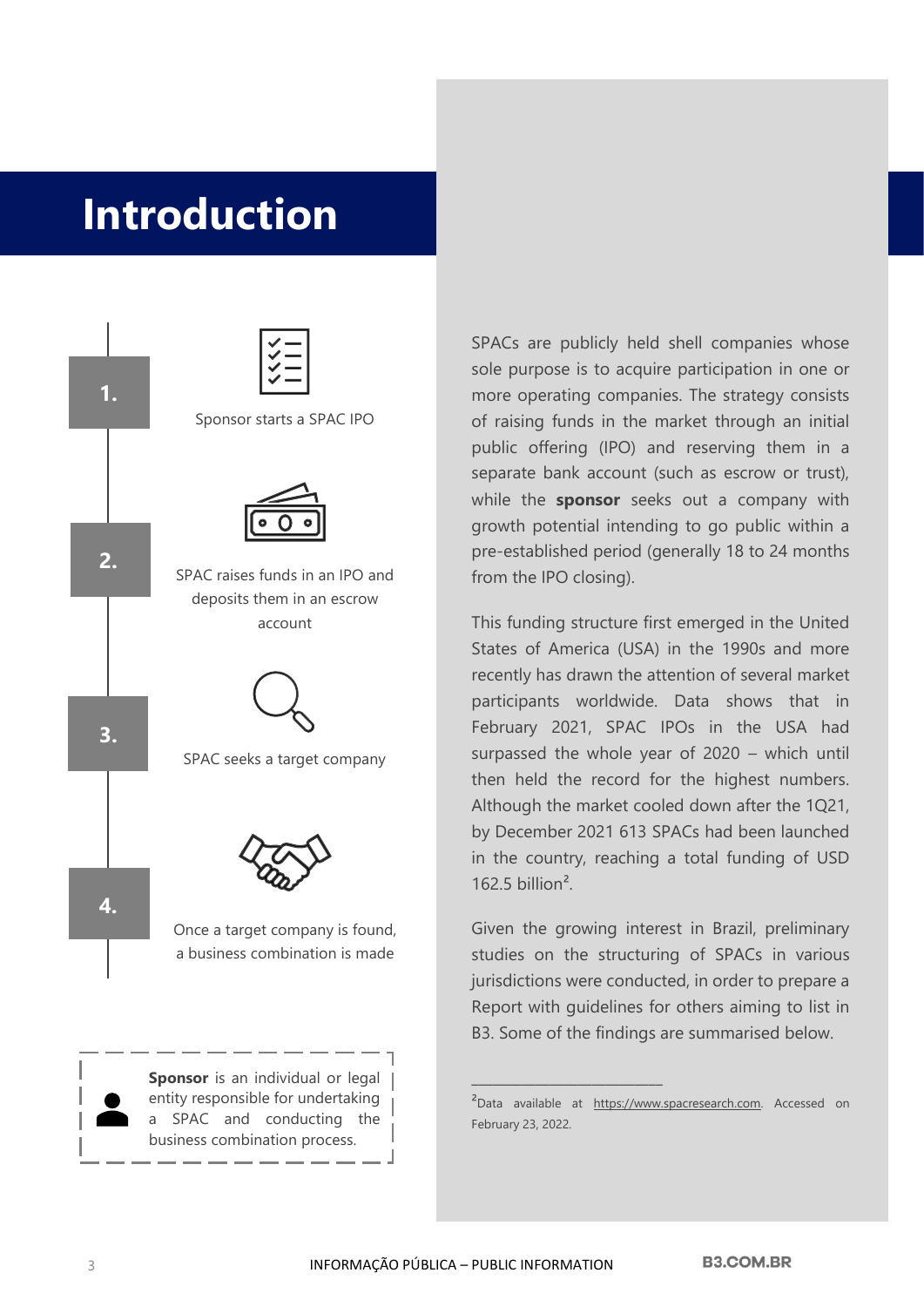

Although the Brazilian legal system does not prohibit the structuring of SPACs or the public offering of securities issued by them, there are some elements that can hamper their implementation or reduce their efficiency<sup>2</sup>. B3 identified five aspects in international standards which could contribute to overcoming existing issues while offering adequate protection to investors and legal certainty to sponsors.



The funds raised in the SPAC IPO are essential for acquiring the target company and, consequently, the enterprise's success. Therefore, the proper management of these funds deserves special attention.

In international practice<sup>3</sup>, at least 90% of the funds raised in the SPACs' IPO must remain deposited in an escrow account allocated to: **(i)** enable investment in the target

company (given that it can be carried out in several ways, including mergers and acquisitions, it will be referred to herein as a "business combination"), duly approved at a general shareholders' meeting, or, in some cases, by the board of directors; **(ii)** pay the shareholders' proportional interest in a SPAC, in case they decide to leave before the business combination; and **(iii)** refund investors in the event of a SPAC liquidation. Therefore, it is important that the escrow account and IPO documents ring-fence the use of the deposited funds.

Additionally, it is also recommended that the funds deposited in the escrow account are not used for the SPAC's maintenance costs, such as administrators' remuneration, target company's due diligence, legal fees, feasibility of business combination, or any benefits granted to the sponsor, controlling shareholder, managers and persons related to them<sup>4</sup>.

<sup>&</sup>lt;sup>2</sup> For further information on the regulatory hurdles encountered to date and for suggestions about the pre-operability of SPACs, see B3's statement to the Public Hearing Notice SDM nº 02/2021.

<sup>&</sup>lt;sup>3</sup> Nasdaq [Rule IM-5101-2](https://listingcenter.nasdaq.com/rulebook/nasdaq/rules/nasdaq-5100-series) and NYSE Listed Company Manua[l Section 102.06.](https://nyse.wolterskluwer.cloud/listed-company-manual/document?treeNodeId=csh-da-filter!WKUS-TAL-DOCS-PHC-%7B0588BF4A-D3B5-4B91-94EA-BE9F17057DF0%7D--WKUS_TAL_5667%23teid-10%5d)

<sup>4</sup> FCA [Listing Rule 5.6.18A, "G", \(2\)](https://www.handbook.fca.org.uk/handbook/LR/5/6.html).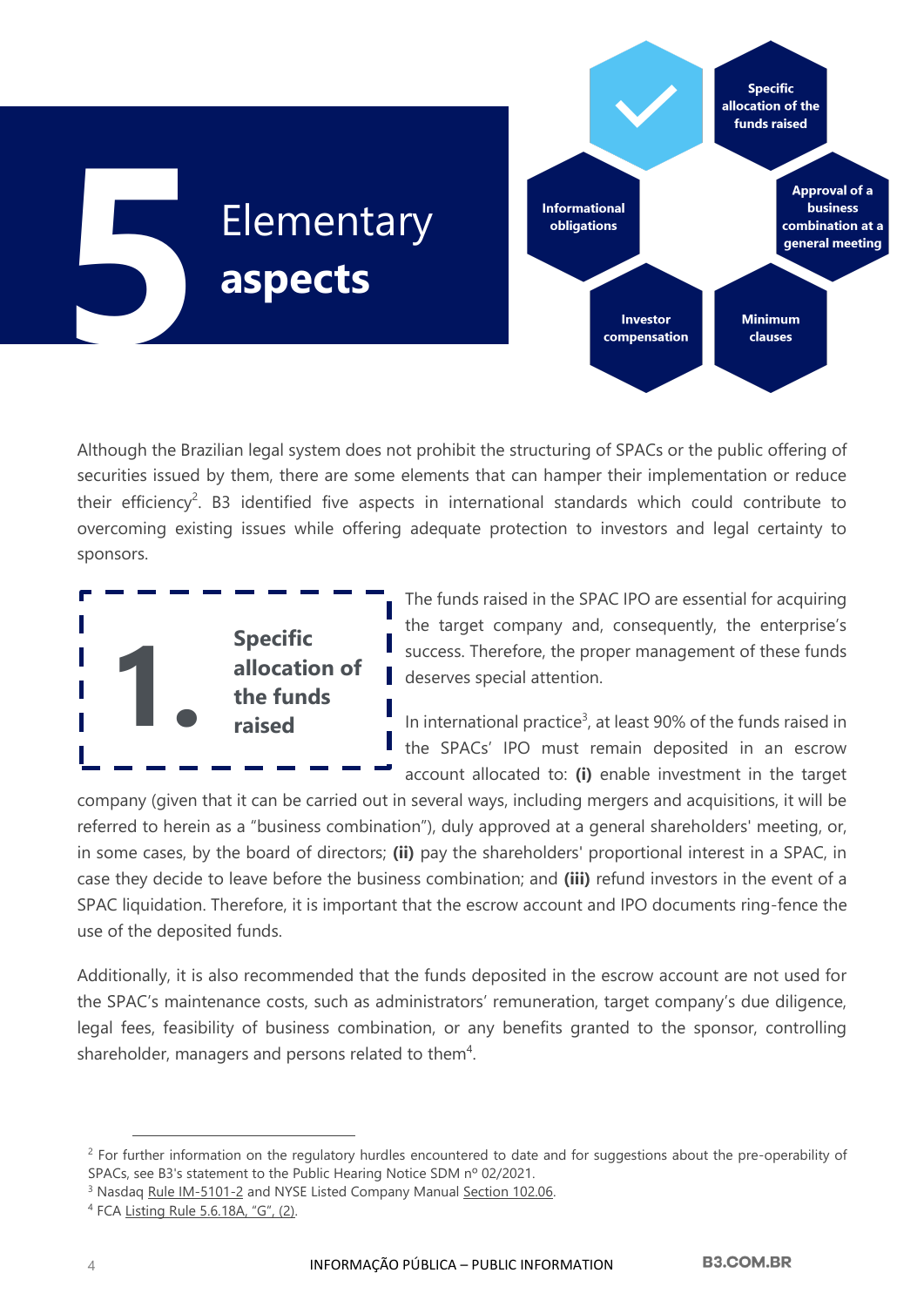

Following the IPO, the target company search process is conducted and once chosen, the business combination must be formally approved. Some jurisdictions – notably the USA $5$  – allow deliberation on this subject to be made by the board of directors, without approval in a shareholders' general meeting.

As the business combination is a transaction that effectively

defines in which company the shareholders will invest, disclosure is particularly important. In the USA, disclosure at this time should be more in line with an IPO of the target company<sup>6</sup>.

Under the terms of a bulletin released by the United States' Securities and Exchange Commission (SEC) on the subject, key information about the target company's business must be prepared, such as financial statements, main transaction conditions (including the entity's capital structure resulting from the business combination), as well as information about the interests of the parties involved in the transaction, particularly the sponsor<sup>7</sup>.

According to Brazilian Corporate Law, the target company acquisition may be submitted to the shareholders, depending on the chosen format<sup>8</sup>. In any case, it is recommended to always be deliberated by the shareholders regardless of the chosen format and observing the due disclosure about, for instance, the operation's conditions, evaluation criteria and capital structure following the transaction, enabling the exercise of political rights by all shareholders (holders of common or preferred shares).

 $5$  See n° 3.

<sup>6</sup> *"The overall thrust of any changes would be to bring de-SPAC mergers more in line with traditional IPOs"* [\(https://www.whitecase.com/publications/insight/record-breaker-us-ma-2021/whats-next-spacs\)](https://www.whitecase.com/publications/insight/record-breaker-us-ma-2021/whats-next-spacs). *"The* [SEC] *guidance statements include the following:* (...) *Questioning the use of revenue projections by stat-ups merging with SPACs and whether de-SPAC transactions should be treated more akin to traditional IPOs"* [\(https://www.cliffordchance.com/content/dam/cliffordchance/briefings/2021/09/guide-to-special-purpose](https://www.cliffordchance.com/content/dam/cliffordchance/briefings/2021/09/guide-to-special-purpose-acquisitioncompanies.pdf)[acquisitioncompanies.pdf\)](https://www.cliffordchance.com/content/dam/cliffordchance/briefings/2021/09/guide-to-special-purpose-acquisitioncompanies.pdf).

<sup>7</sup> "*Proxy, information or tender offer statement. If the SPAC seeks shareholder approval of the initial business combination, it will provide shareholders with a proxy statement in advance of the shareholder vote. In cases where the SPAC does not solicit the approval of public shareholders, because certain shareholders, such as the sponsor and its affiliates, hold enough votes to approve the transaction, it will provide shareholders with an information statement in advance of the completion of the initial business combination."*

<sup>&</sup>quot;*The proxy or information statement will contain important information about the business of the company that the SPAC wants to acquire, the financial statements of the company, interests of the parties to the transaction, including the sponsor of the SPAC, and the terms of the initial business combination transaction, including the capital structure of the combined entity." (SEC [investor](https://www.sec.gov/oiea/investor-alerts-and-bulletins/what-you-need-know-about-spacs-investor-bulletin) bulletin: "What you need to know about SPACs*").

<sup>&</sup>lt;sup>8</sup> The business combination may take the form of various corporate transactions, some of which necessarily are an exclusive competence of the general meeting, such as the acquisition of companies, purchase of shares, merger or transaction with a related party that corresponds to more than 50% of the total assets value of the SPAC, contained in the last approved balance sheet (art. 122, items VIII and X, of the Corporate Law). It is possible that operations that do not fall within these institutes are not submitted to the general meeting.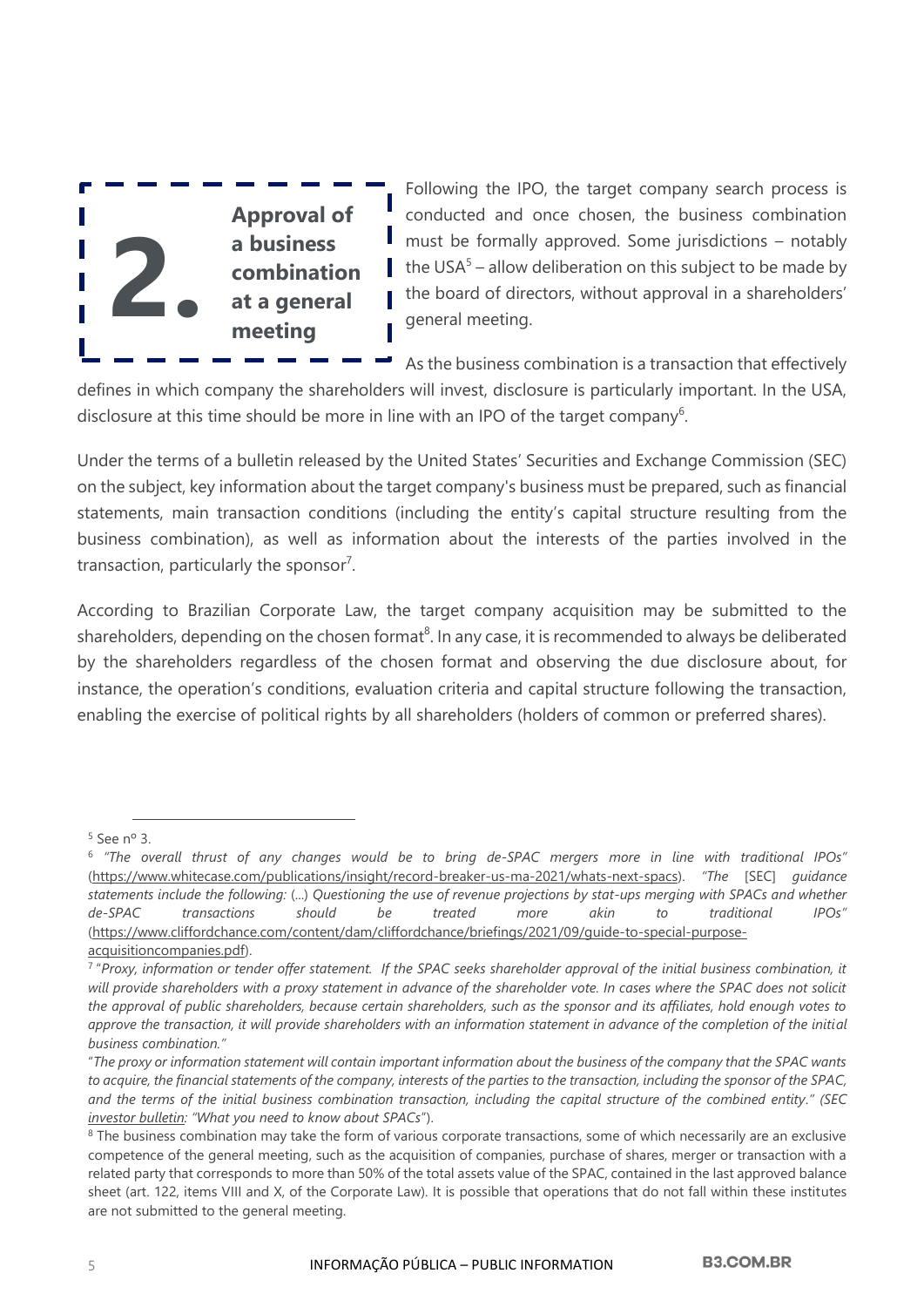Also on this matter, it should be noted that the New York Stock Exchange (NYSE) has the right to carry out a second scrutiny by assessing whether the listing continuity of the SPAC – combined with the target company – is in the best interest of the market and investors and has the discretion to start the delisting procedure<sup>9</sup>.

For now, B3 will assess business combinations on a case-by-case basis as they occur and reserves the right to take the appropriate measures within its activity scope depending on the transaction characteristics.



One of the SPAC's main qualities is the reimbursement option during the business combination process. Therefore, it is recommended that the SPAC's bylaws establish the scenarios in which the shareholders receive the proportional amount of their contribution back. Ideally, such right would be given at least in: **(i)** a business combination approval; **(ii)** a bylaws' amendment that result

in a restriction of rights or the imposition of burdens on its shareholders; and **(iii)** a sponsor change.



If a SPAC does not find a target company, and the term expires without the business combination being carried out, its managers must: **(i)** return the funds from the escrow account to the shareholders proportionally to their respective ownership; and (ii) delist the SPAC<sup>10</sup>.

Seeking an adequate disclosure<sup>11</sup>, it is recommended to be informed in the SPAC's and IPO's documents, besides others:

<sup>9</sup> NYSE Listed Company Manual [Section 802.01.](https://nyse.wolterskluwer.cloud/listed-company-manual/document?treeNodeId=csh-da-filter!WKUS-TAL-DOCS-PHC-%7B0588BF4A-D3B5-4B91-94EA-BE9F17057DF0%7D--WKUS_TAL_5667%23teid-167)

<sup>10</sup> See nº 3.

<sup>11</sup> It should be noted the SEC's efforts to require a more detailed disclosure within the IPO and business combination context: [https://www.sec.gov/news/public-statement/munter-spac-20200331,](https://www.sec.gov/news/public-statement/munter-spac-20200331) [https://www.sec.gov/news/public-statement/spacs](https://www.sec.gov/news/public-statement/spacs-ipos-liability-risk-under-securities-laws)[ipos-liability-risk-under-securities-laws,](https://www.sec.gov/news/public-statement/spacs-ipos-liability-risk-under-securities-laws) [https://www.sec.gov/news/public-statement/accounting-reporting-warrants](https://www.sec.gov/news/public-statement/accounting-reporting-warrants-issued-spacs)[issued-spacs](https://www.sec.gov/news/public-statement/accounting-reporting-warrants-issued-spacs) and [https://www.sec.gov/news/speech/peirce-remarks-fordham-journal-102221.](https://www.sec.gov/news/speech/peirce-remarks-fordham-journal-102221) Furthermore, see the SGX Mainboard Listing [Rule 625.](http://rulebook.sgx.com/rulebook/625-0)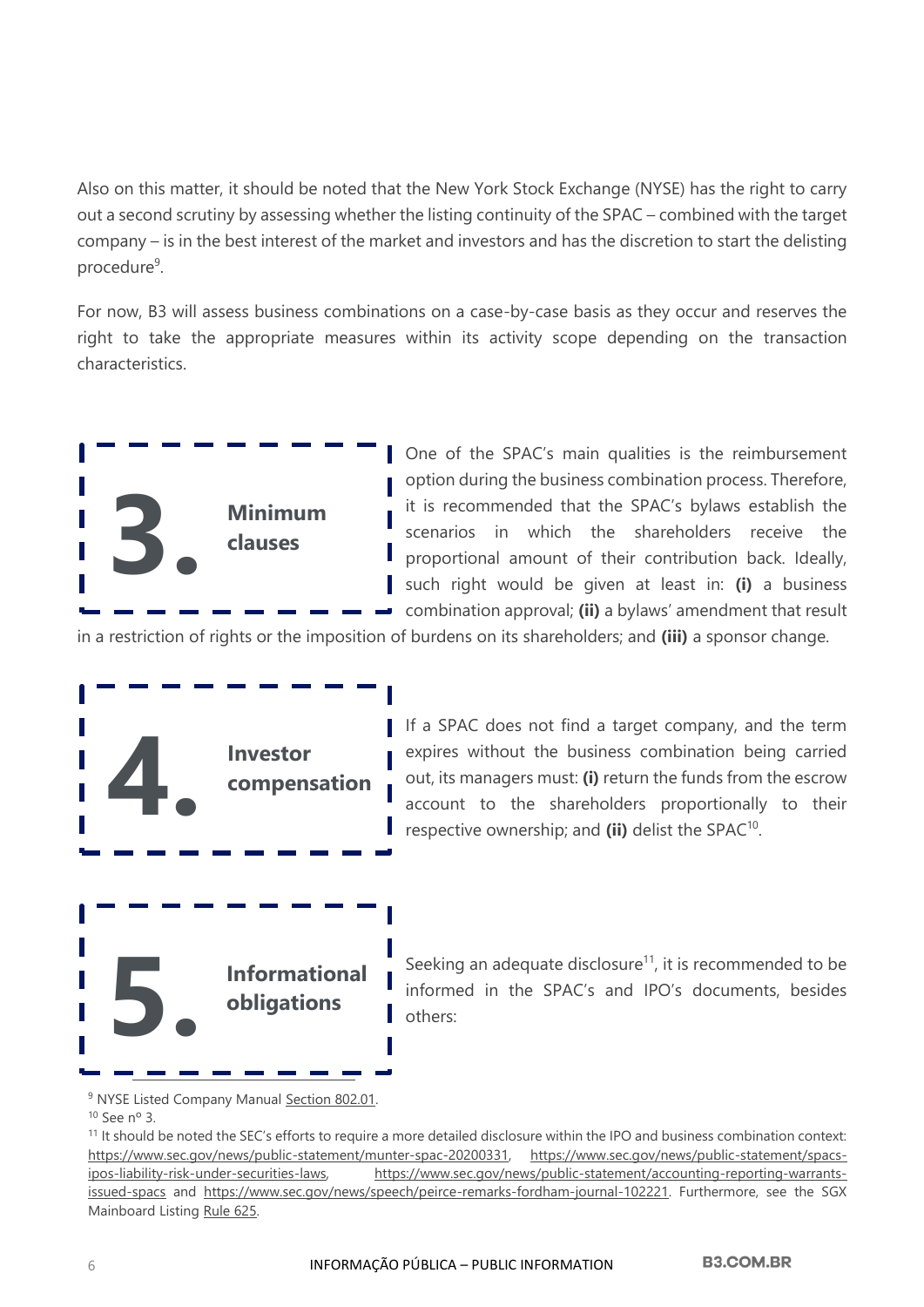

- o The funds raised through the IPO are intended for investment in a company other than the SPAC itself;
- o Absence of an obligation (unless otherwise provided by regulatory acts) to obtain an opinion from an independent financial advisor on the transactions' pricing with potential target companies;
- o Lack of track record of a newly established SPAC;
- o Absence of a legal framework in Brazil specifically designed for SPACs;
- o Possibility that a business combination with target companies is not successfully executed;
- o The shareholders' right to investment recover may hinder the execution of a business combination; and
- o The existence of a timeframe may limit the negotiation power for a possible business combination.
- $\mathsf Q$  Remuneration due and any benefits granted to sponsors and their stakeholders;
- Q Funds' source that will support the SPAC maintenance between the IPO and the business combination;
- $\mathbf Q$  Main characteristics of the escrow account, including the financial institution in charge; and
- $\Omega$  Data and conditions for exercising the warrants issued by the SPAC.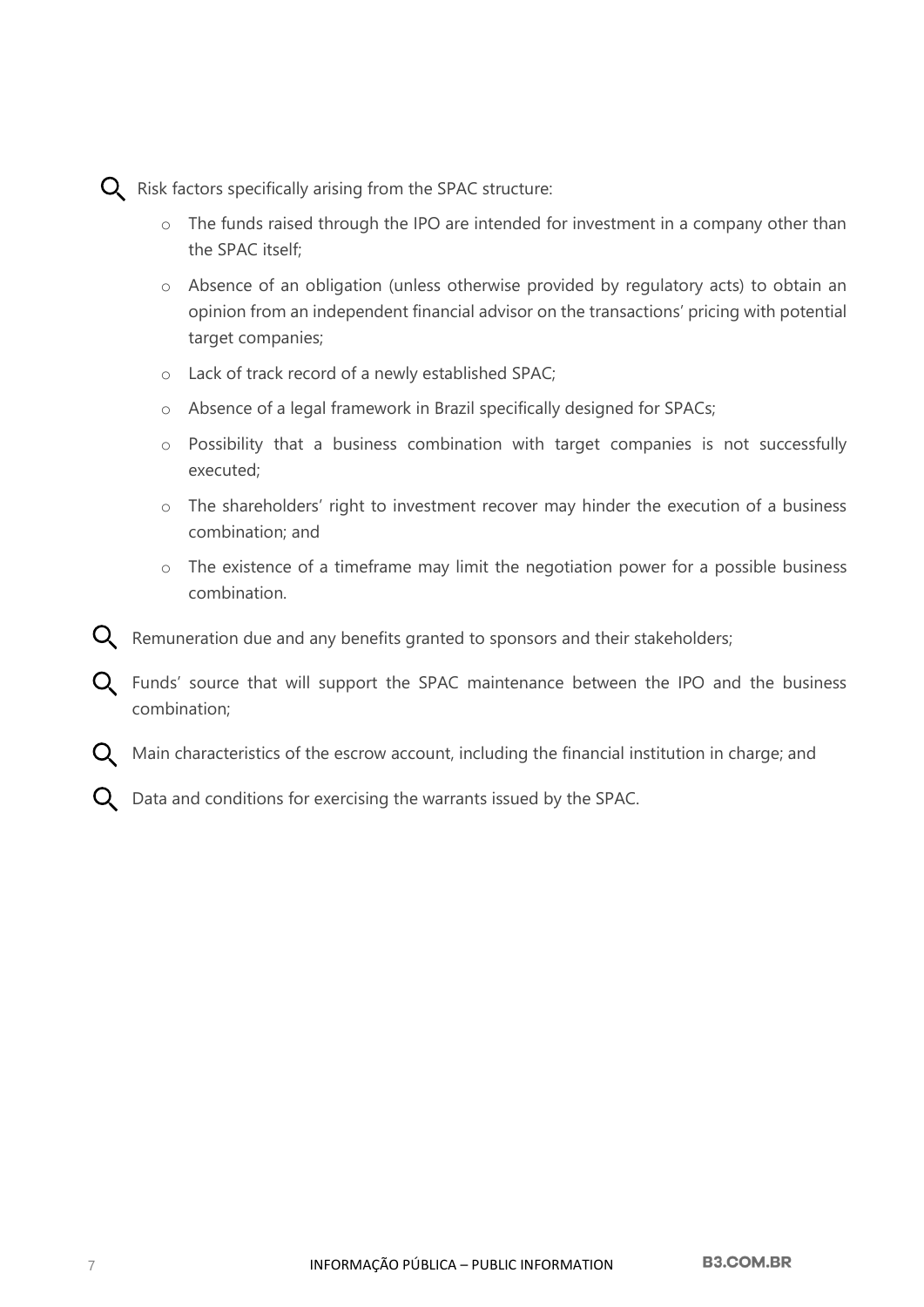## **Additional characteristics 1 3. 0**

Besides the elementary aspects listed above, other were identified in the study, on which B3 would like to promote further discussion among market participants and other stakeholders.

> **Term**: Nasdaq Stock Market (Nasdaq) and Financial Conduct Authority (FCA) have rules that establish a timeframe for SPACs to acquire a target company – respectively, 36 and 24 months after the IPO. In others, like Singapore Exchange (SGX), there is also the possibility of extending the initial term<sup>12</sup>.

> **Sponsor**: a key stakeholder of a SPAC, entrusted by the investors to find a suitable target company and strike a good deal – this is where the expression "blank-check companies" comes from. Therefore, it is recommended that they have a professional background and/or adequate business experience, although there are some examples of SPACs sponsored by celebrities. In addition, they could be required to hold participation in a SPAC, subject to a lock-up on trading, to align their interests with other shareholders<sup>13</sup>.

> **IPO:** while deposited in the escrow account, the funds' application may be previously defined or exclusively chosen by the sponsor – for example, SGX allows the investment only on liquid short-term securities with a minimum rating grade<sup>14</sup>. Moreover, the underwriters' fees can be divided into two tranches – the first to be paid immediately after the IPO, and the second after the business combination, in accordance with a practice recognised by NYSE.

**1.**

**2.**

**3.**

<sup>&</sup>lt;sup>12</sup> Nasdaq [Rule IM-5101-2,](https://listingcenter.nasdaq.com/rulebook/nasdaq/rules/nasdaq-5100-series) FCA [Listing Rule 5.6.18AG\(3\)](https://www.handbook.fca.org.uk/handbook/LR/5/6.html) and SGX [Mainboard Listings Rule 210\(11\)\(m\).](http://rulebook.sgx.com/node/4870/revisions/26282/view)

<sup>13</sup> SGX [Mainboard Listings Rule 210\(11\)\(e\).](http://rulebook.sgx.com/node/4870/revisions/26282/view)

<sup>14</sup> SGX [Mainboard Listings Rule 210\(11\)\(i\)\(iv\).](http://rulebook.sgx.com/node/4870/revisions/26282/view)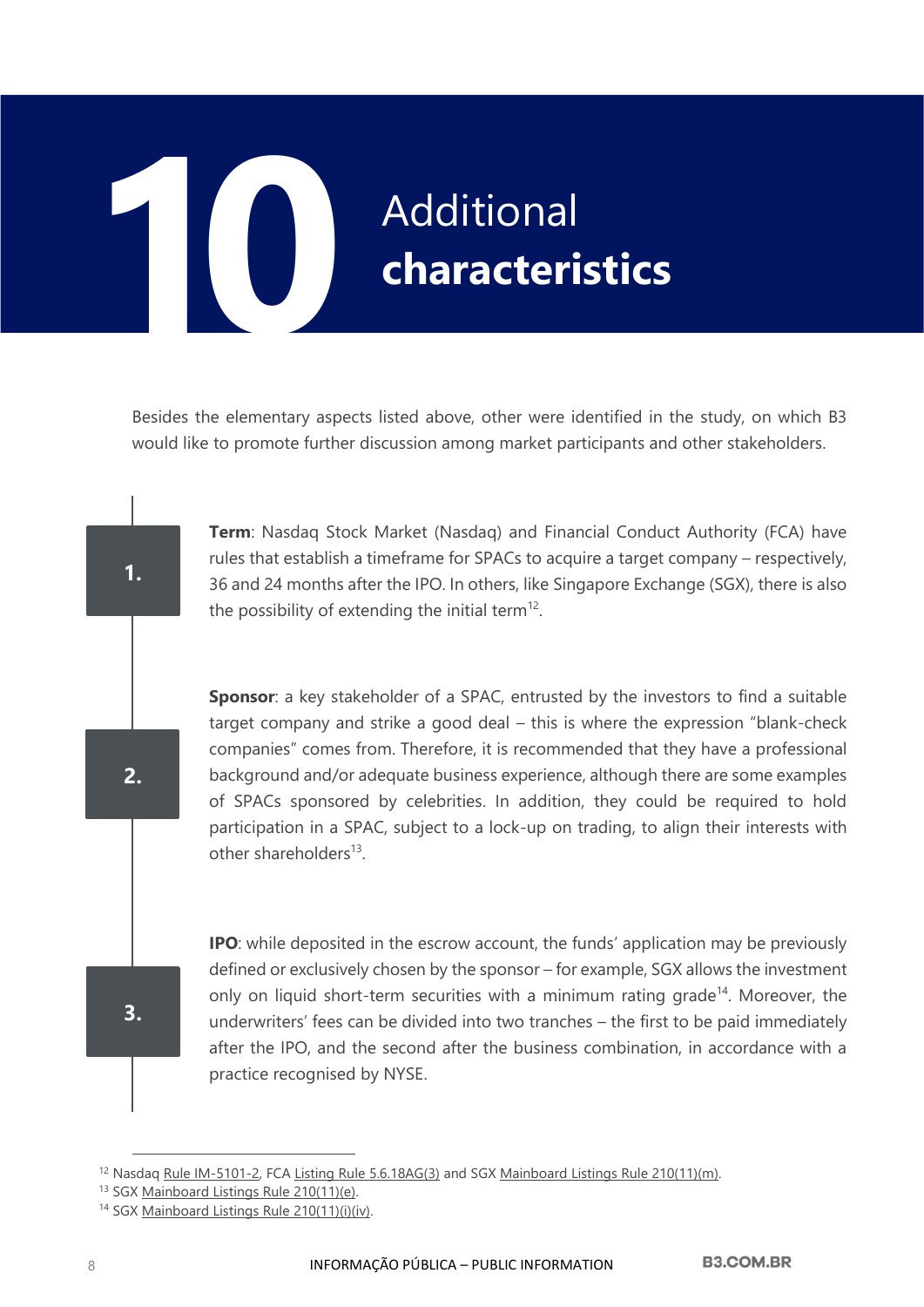**Corporate governance**: the rules issued by NYSE and Nasdaq establish that the SPAC's board of directors must have independent members, and the business combination must be previously approved by most of them<sup>15</sup>. Furthermore, SGX sets a minimum number of independent members on mandatory advisory committees, such as remuneration and audit<sup>16</sup>. Such practices can serve as inspiration for Brazilian SPACs.

**Target company**: both NYSE and Nasdag establish that a business combination transaction needs to use at least 80% of the amount reserved in the escrow account<sup>17</sup>. It is advisable for SPACs to inform at the IPO's documents if there is any minimum amount to be used for the business combination transaction.

**Business combination**: SGX, for instance, establish specific requirements, such as the need to hire an independent financial advisor to **(i)** assist the sponsor in finding a target company and conduct the business combination, or **(ii)** draft an appraisal report for the target company<sup>18</sup>.

**Conflict of interests**: if a business combination involves a target company that is a sponsor's related party<sup>19</sup>, additional safeguards may be observed, such as obtaining a fairness opinion issued by an independent financial institution. Additionally, if the sponsor could act through vehicles other than the SPAC (as a fund or company manager), it is recommended to disclose the measures to be taken to manage potential conflicts of interest and avoid damage to the shareholders.

**4.**

**6.**

**5.**

<sup>15</sup> See nº 3.

<sup>&</sup>lt;sup>16</sup> SGX Mainboard Listings Rule 210(11)(g).

<sup>17</sup> See nº 3.

<sup>18</sup> SG[X Mainboard Listings Rule 210\(11\)\(m\)\(v\)](http://rulebook.sgx.com/node/4870/revisions/26282/view) and (vi).

<sup>&</sup>lt;sup>19</sup> Concept according to Brazilian Technical Pronouncement CPC nº 05.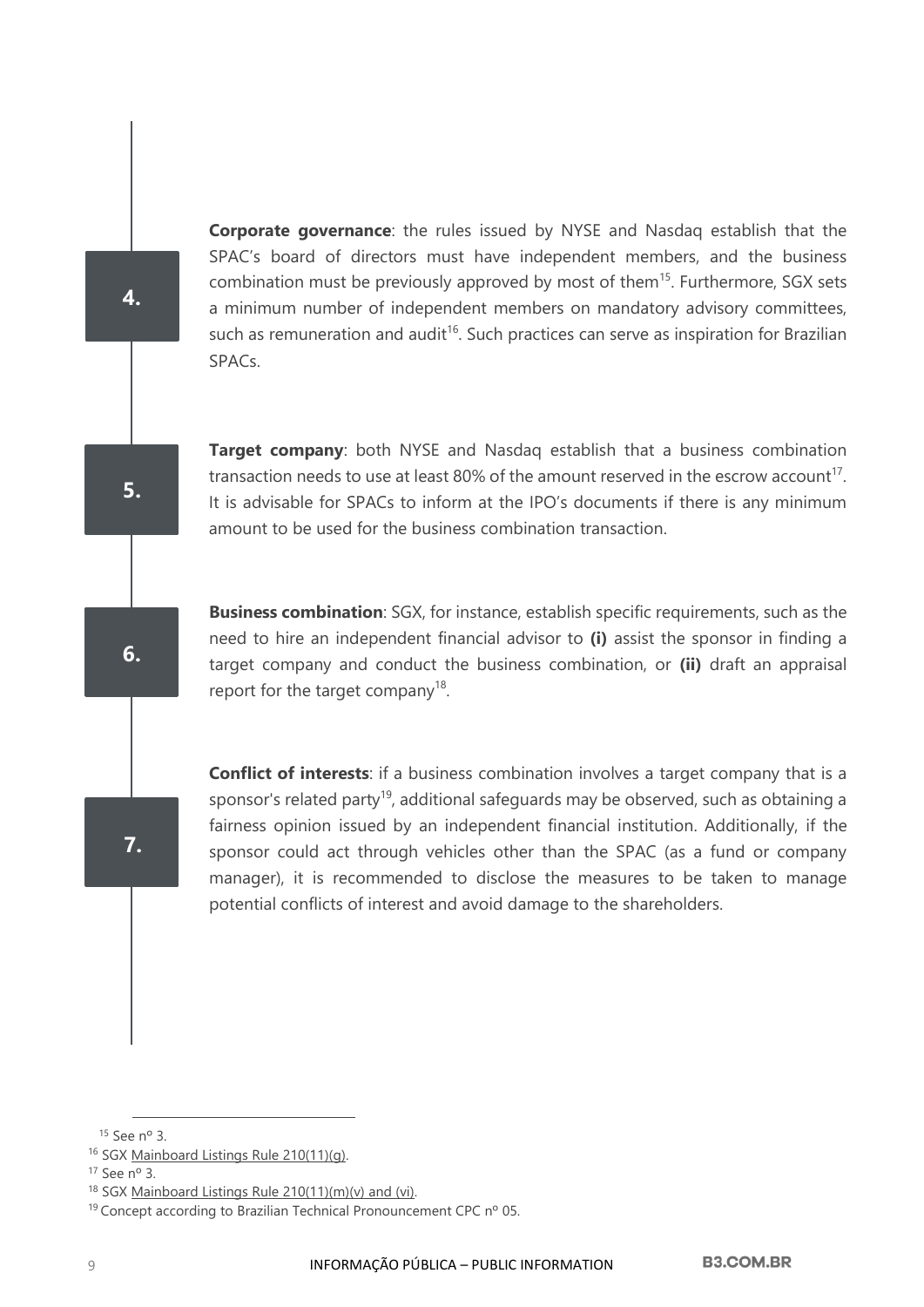**Refund**: NYSE and Nasdaq rules allow all shareholders to have the right to recover the proceeds proportional to the shares owned by them regardless of whether they voted for or against the business combination $20$ .

**Political rights**: NYSE and SGX rules require that the business combination to be carried out, while being deliberated by the board of directors – previously to the general meeting – to be approved by most of its independent members<sup>21</sup>. Furthermore, regardless to the applicable laws and regulations, the SPAC should consider limiting the sponsor and its affiliates' stakeholders votes regarding the business combination.

**Post-business combination**: in the IPO documents, there could be a specific section exploring the possible scenarios for the shareholding base dilution resulting from the sponsor's participation or the exercise of available warrants and indicating what would be the necessary return on each share to offset them, as recommended by the Financial Services and Markets Authority (FSMA) $^{22}$ . Also, a limit could be set for the SPAC's shareholding dilution from the exercise of warrants, as discussed in a public consultation held by the Hong Kong Exchange  $(HKEY)^{23}$ . Finally, as established by SGX, the sponsor's remuneration could be restricted to a specific amount – e.g., up to 20% of the funds raised in the IPO<sup>24</sup>.

**10.**

**8.**

**9.**

 $20$  See n<sup>o</sup> 3. The rules require that the reimbursement must be made if the shareholder has voted against the business combination. However, it does not prohibit the SPAC from establishing in its own documents the possibility to compensate all shareholders regardless of their votes.

<sup>&</sup>lt;sup>21</sup> NYSE Listed Company Manual [Section 102.06](https://nyse.wolterskluwer.cloud/listed-company-manual/document?treeNodeId=csh-da-filter!WKUS-TAL-DOCS-PHC-%7B0588BF4A-D3B5-4B91-94EA-BE9F17057DF0%7D--WKUS_TAL_5667%23teid-10%5d) and SGX [Mainboard Listings Rule 210\(11\)\(m\)\(viii\).](http://rulebook.sgx.com/node/4870/revisions/26282/view)

<sup>&</sup>lt;sup>22</sup> See "[Public consultation by the FSMA](https://www.fsma.be/sites/default/files/media/files/2021-05/20210505_consultation_spac_en.pdf) about a proposal for minimum standards for the structuring, information disclosure and trading in SPACs on Euronext Brussels" and SGX Mainboard Listing[s Rule 625\(7\).](http://rulebook.sgx.com/rulebook/625-0)

<sup>&</sup>lt;sup>23</sup> HKE[x Consultation Paper](https://www.hkex.com.hk/-/media/HKEX-Market/News/Market-Consultations/2016-Present/September-2021-Special-Purpose-Acquisition-Co/Consultation-Paper/cp202109.pdf?la=en) on SPACs, paragraphs 299 to 314.

<sup>&</sup>lt;sup>24</sup> SG[X Mainboard Listings Rule 210\(11\)\(f\).](http://rulebook.sgx.com/node/4870/revisions/26282/view)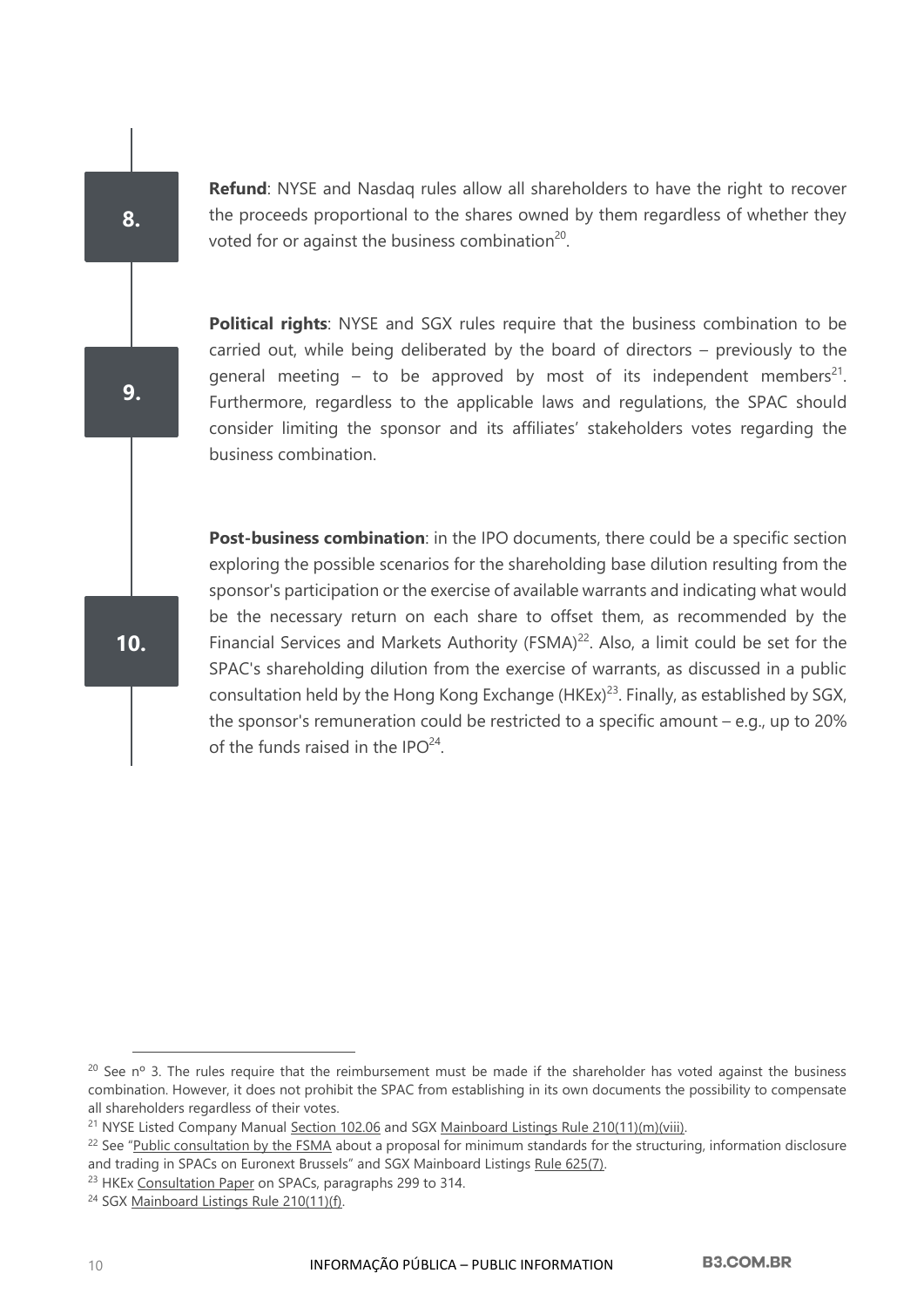#### **Conclusion**

Considering the abovementioned, the adoption of certain practices can contribute to increasing the efficiency of SPACs, while mitigating the risks intrinsic to their structure and maintaining the integrity of the Brazilian securities market.

In this respect, this Report aims to inform the market about the regulation and practices around the world, and present reflections and recommendations on the implementation of SPACs in Brazil. Subsequently, when the vehicle reaches a certain level of maturity in the country, B3 will evaluate, alongside with the market, the convenience of issuing a specific rule.

Furthermore, in line with its commitment to fostering the development of the Brazilian capital markets, B3 is available to address any aspects related to the SPAC structure. Please contact us at [sre@b3.com.br.](mailto:sre@b3.com.br)

Finally, B3 clarifies that: **(i)** CVM may require additional information during the filing of a publicly held company registration and any public offering submitted by SPACs that is not necessarily linked to the aspects discussed herein; and **(ii)** this document does not in any way represent a suggestion or recommendation for investment in SPACs, nor does it provide legal advice regarding their constitution or current national or foreign law.